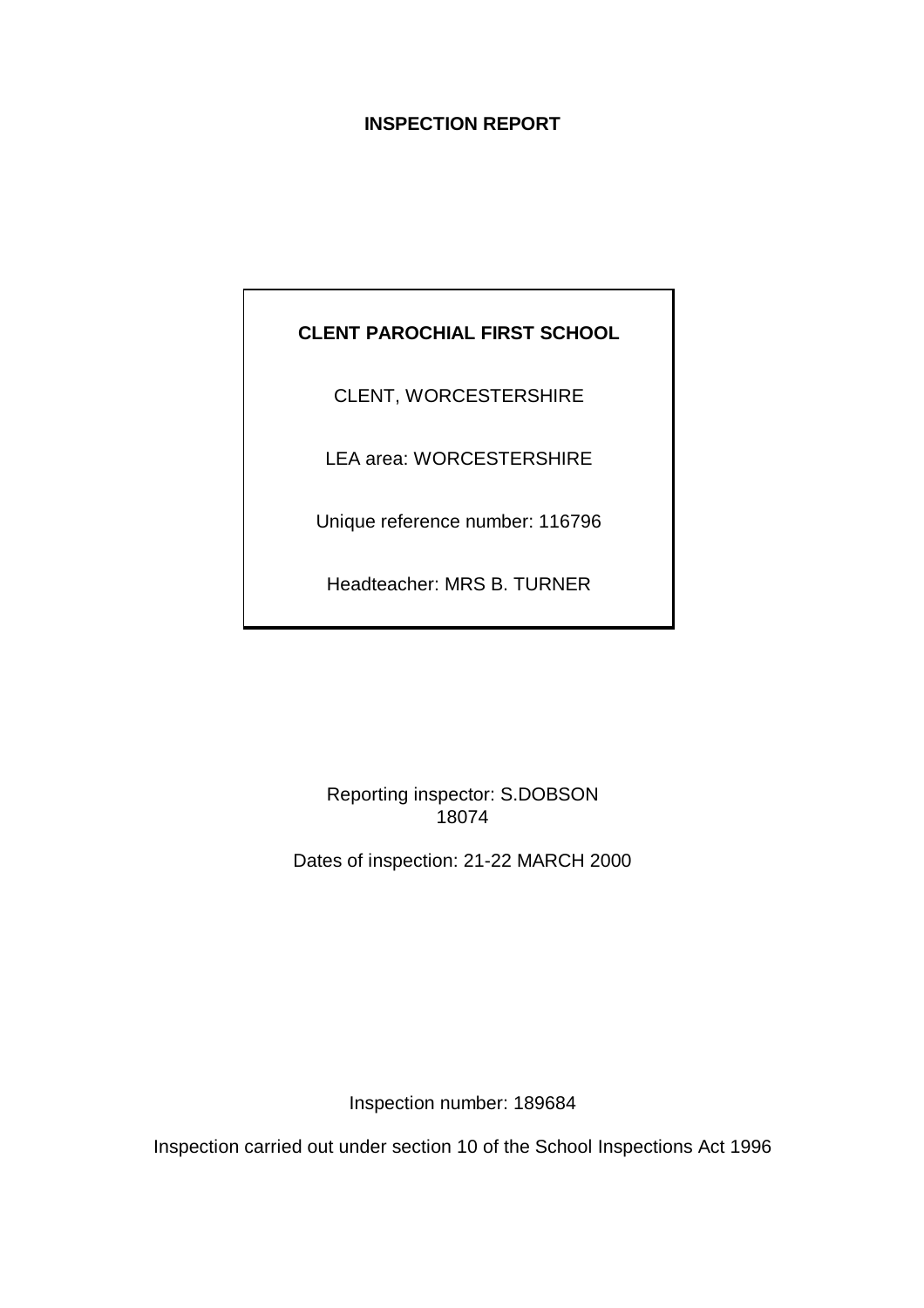## © Crown copyright 2000

This report may be reproduced in whole or in part for non-commercial educational purposes, provided that all extracts quoted are reproduced verbatim without adaptation and on condition that the source and date thereof are stated.

Further copies of this report are obtainable from the school. Under the School Inspections Act 1996, the school must provide a copy of this report and/or its summary free of charge to certain categories of people. A charge not exceeding the full cost of reproduction may be made for any other copies supplied.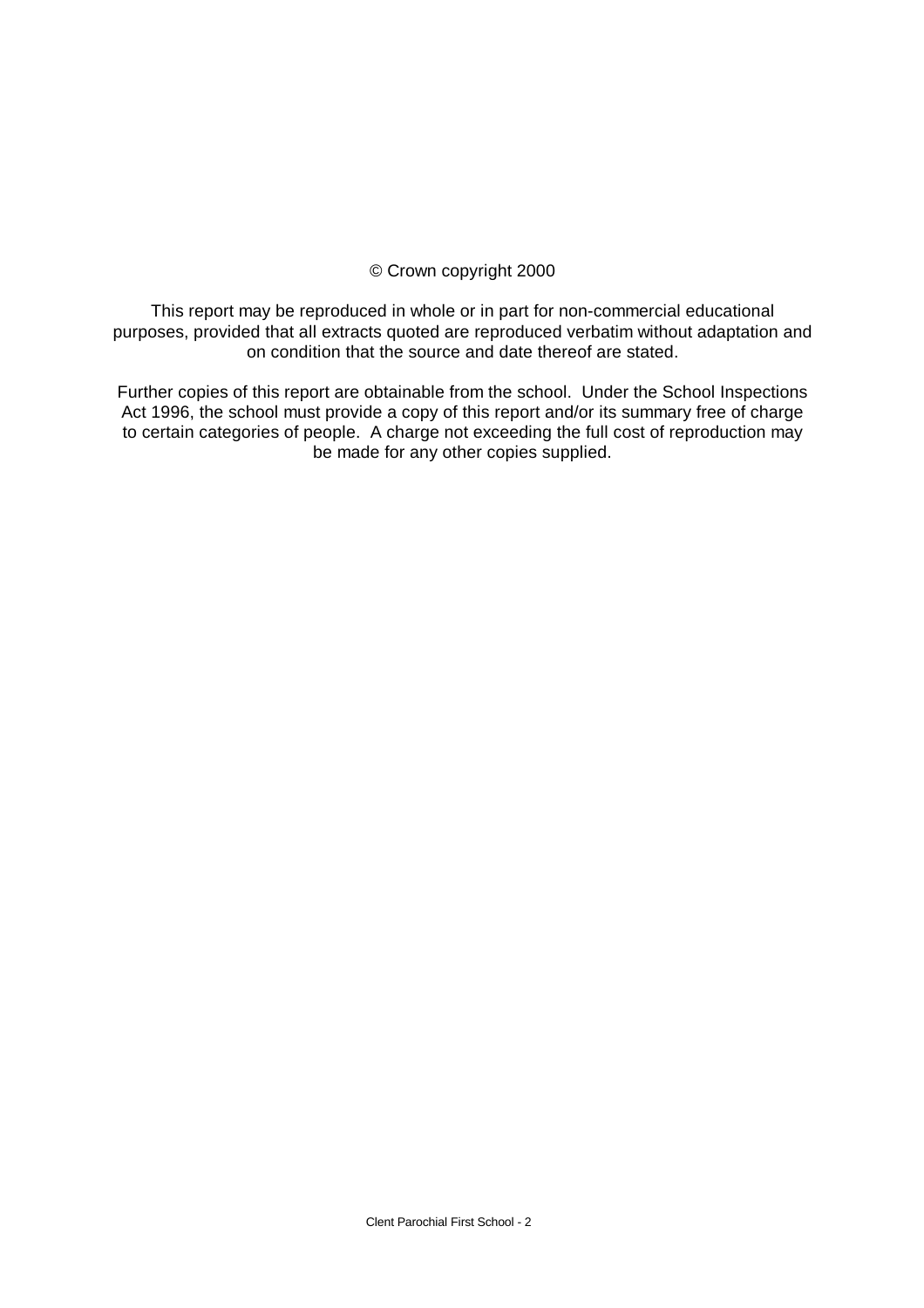# **INFORMATION ABOUT THE SCHOOL**

| Type of school:              | <b>First School</b>                                                    |
|------------------------------|------------------------------------------------------------------------|
| School category:             | <b>Voluntary Controlled</b>                                            |
| Age range of pupils:         | $4 - 9$                                                                |
| Gender of pupils:            | Mixed                                                                  |
| School address:              | <b>Bromsgrove Road</b><br><b>Holy Cross</b><br>Clent<br>Worcestershire |
| Postcode:                    | DY9 9QP                                                                |
| Telephone number:            | 01562 730668                                                           |
| Fax number:                  | 01562 730668                                                           |
|                              |                                                                        |
| Appropriate authority:       | The Governing Body                                                     |
| Name of chair of governors:  | Mrs M. Pemberton-Whiteley                                              |
| Date of previous inspection: | 24 June 1996                                                           |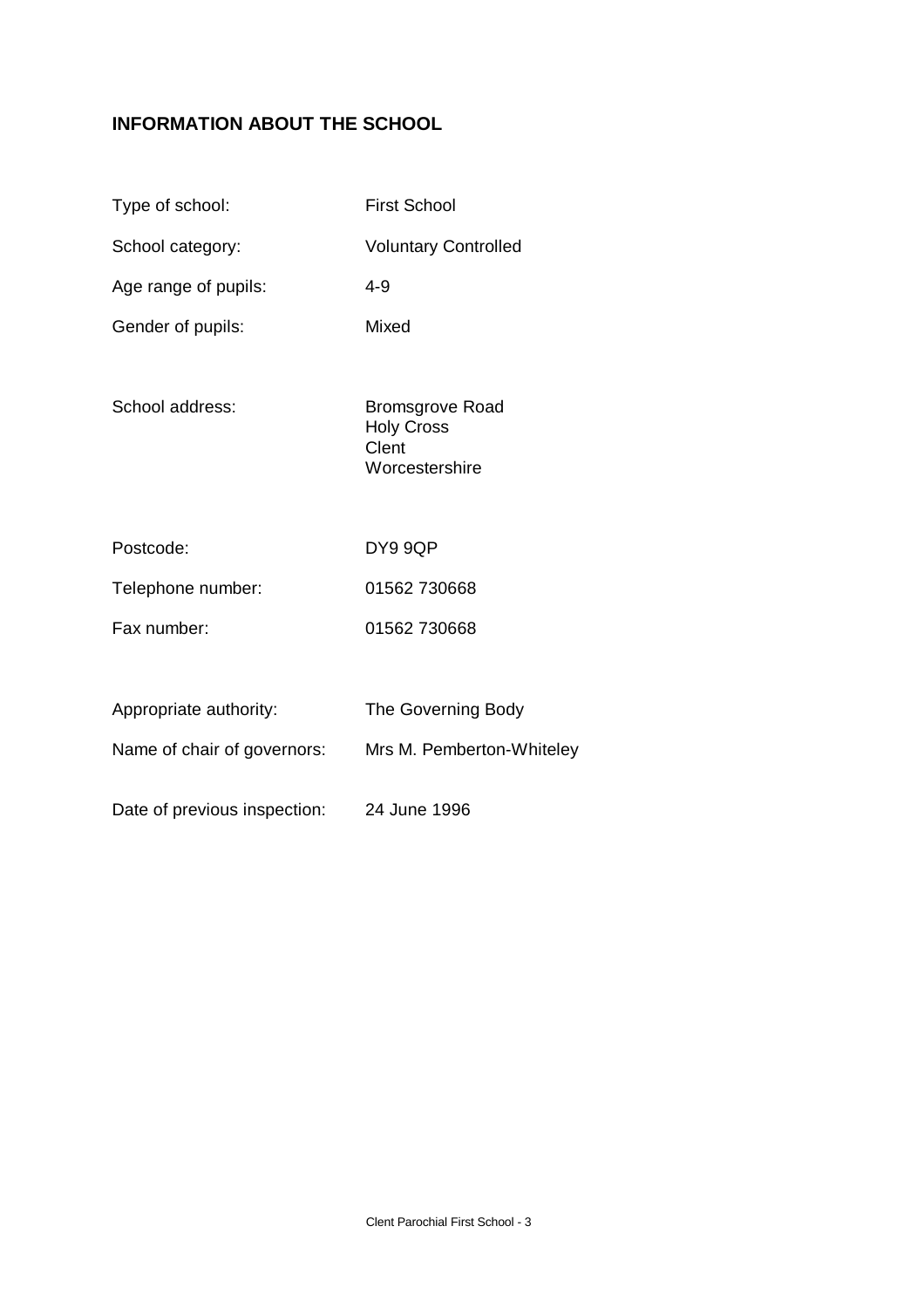# **INFORMATION ABOUT THE INSPECTION TEAM**

| <b>Team members</b> |                      |  |
|---------------------|----------------------|--|
| S. Dobson           | Registered inspector |  |
| N. Shelley          | Lay inspector        |  |

The inspection contractor was:

#### **Glenside Education**

3, Middlefield Close Weaverthorpe Malton North Yorkshire YO17 8EJ

Any concerns or complaints about the inspection or the report should be raised with the inspection contractor. Complaints that are not satisfactorily resolved by the contractor should be raised with OFSTED by writing to:

> The Registrar Inspection Quality Division The Office for Standards in Education Alexandra House 33 Kingsway London WC2B 6SE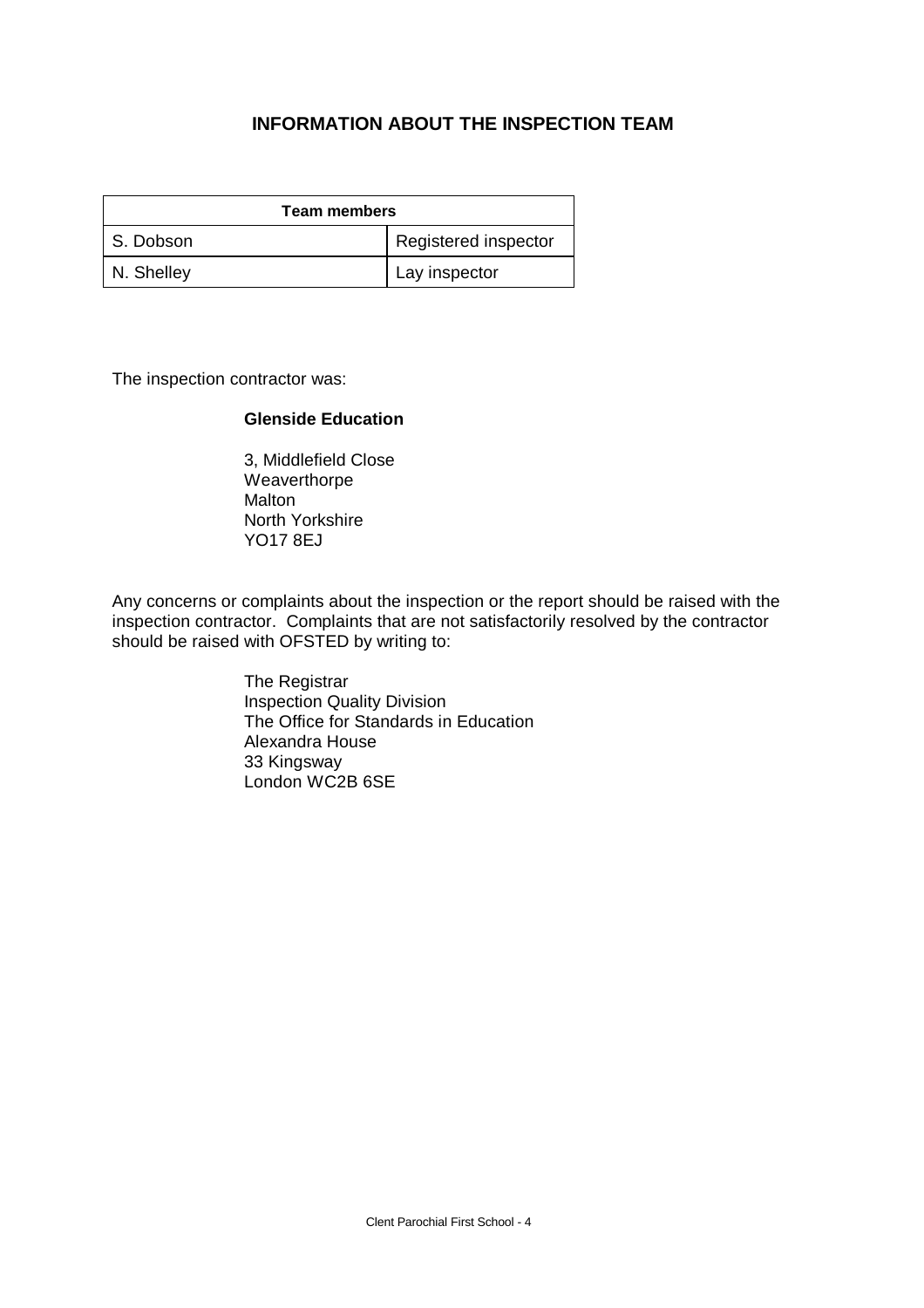# **REPORT CONTENTS**

|                                                                                                                                                                                                                                                                                                                                                                          | Page |
|--------------------------------------------------------------------------------------------------------------------------------------------------------------------------------------------------------------------------------------------------------------------------------------------------------------------------------------------------------------------------|------|
| <b>PART A: SUMMARY OF THE REPORT</b>                                                                                                                                                                                                                                                                                                                                     | 6    |
| Information about the school<br>How good the school is<br>What the school does well<br>What could be improved<br>How the school has improved since its last inspection<br><b>Standards</b><br>Pupils' attitudes and values<br>Teaching and learning<br>Other aspects of the school<br>How well the school is led and managed<br>Parents' and carers' views of the school |      |
| <b>PART B: COMMENTARY</b>                                                                                                                                                                                                                                                                                                                                                |      |
| <b>WHAT THE SCHOOL DOES WELL</b>                                                                                                                                                                                                                                                                                                                                         | 12   |
| <b>WHAT COULD BE IMPROVED</b>                                                                                                                                                                                                                                                                                                                                            | 14   |
| WHAT SHOULD THE SCHOOL DO TO IMPROVE FURTHER?                                                                                                                                                                                                                                                                                                                            | 16   |
| <b>PART C: SCHOOL DATA AND INDICATORS</b>                                                                                                                                                                                                                                                                                                                                | 17   |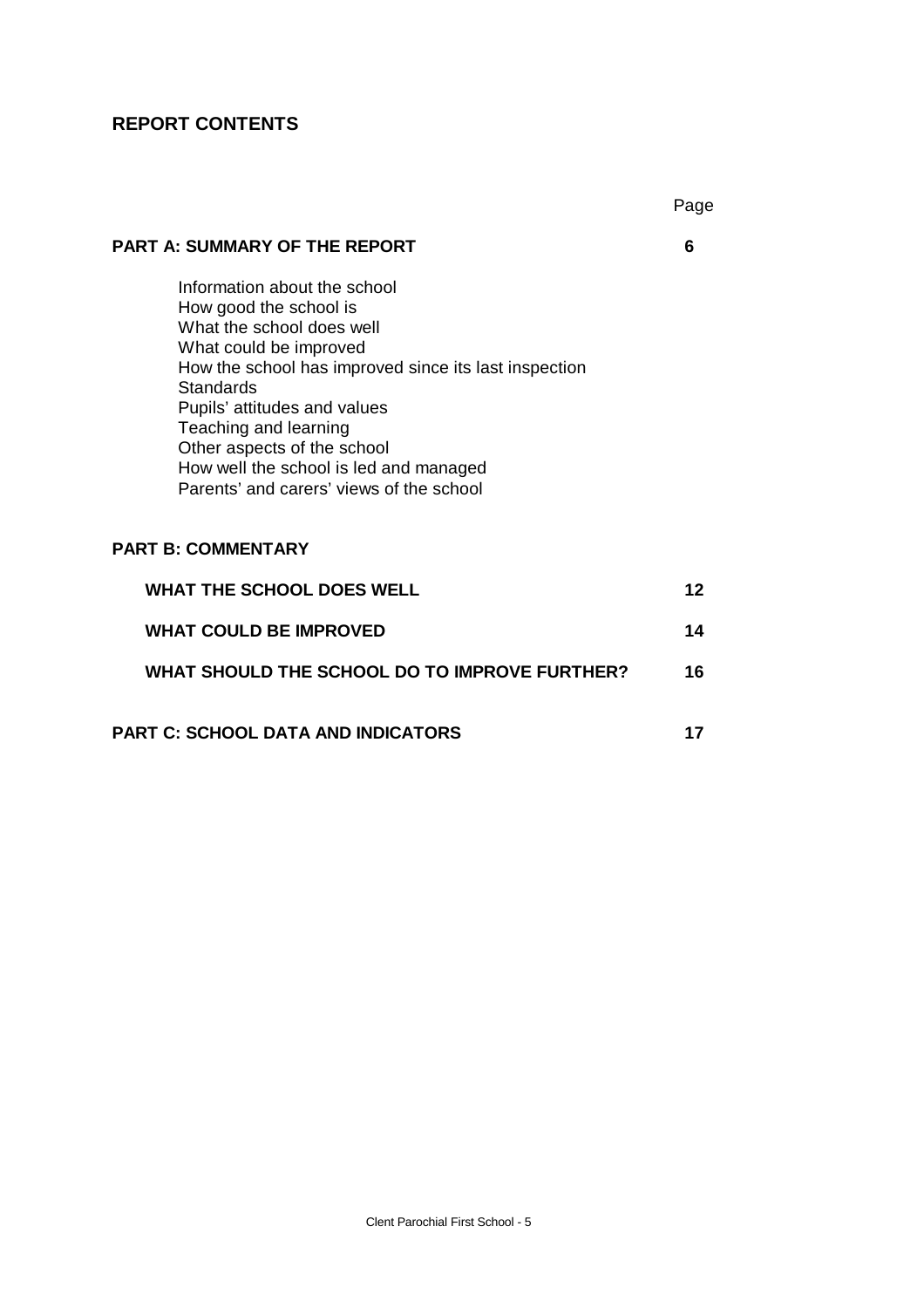# **PART A: SUMMARY OF THE REPORT**

#### **INFORMATION ABOUT THE SCHOOL**

Clent Parochial is a small first school of 83 pupils which serves the residential village of Clent between Birmingham and Stourbridge. The school has a very low number of pupils eligible for free school meals and one pupil with English as an additional language. An average number of pupils are included on the school's register of pupils with special educational needs.

There is no nursery attached to the school, pupils start school at the beginning of the term before they are five years old. Baseline assessment indicates that pupils' achievement is as expected for their age. When they start school they join a mixed age class with some pupils from Key Stage 1. The school is organised into three mixed age classes including one which has pupils from two key stages.

#### **HOW GOOD THE SCHOOL IS**

Clent is a very effective school because it helps pupils to achieve high academic standards in almost all subjects, and also gives its pupils a very broad and well-balanced education. The staff of the school work very hard to give pupils this balanced education, putting a lot of effort into providing opportunities for pupils to develop socially and emotionally as well as academically. The school is very well led and managed and the staff and governors are a cohesive team who work together very well for the benefit of the pupils. This is seen regularly as governors join parents and other community members helping pupils in various activities. Above all, children and adults involved with the school enjoy their involvement. In common with all small schools, unit costs are relatively high but nevertheless, this school gives good value for money

#### **What the school does well**

- Teaching is consistently good being almost always good or better and never less than satisfactory. This means that pupils are constantly engaged in productive lessons and this helps them to achieve good standards in most subjects.
- Pupils' attitudes towards their learning, their teachers and other pupils are very positive. The school achieves high standards of behaviour and personal development through: good lessons which are challenging; the rewarding of good behaviour and the positive reinforcement and support which is given to all pupils.
- The school is very well managed. There is good monitoring of all aspects of the school's provision including the quality of teaching and learning, good management information is obtained and this supports the constant improvement of provision.
- All aspects of the care of pupils are very well managed. Pupils are clear about what is expected of them and they are able to contribute to their own learning and development.
- The curriculum is very well planned and the pupils have a very broad experience. There is good attention to pupils' personal development and very good provision for pupils' spiritual, moral, social and cultural education. The lessons are supplemented by a good range of extra-curricular activities, by educational visits and by involving visitors to school in pupils' learning. Involvement of the parents in the pupils' learning and in the life of the school significantly adds to the quality of education.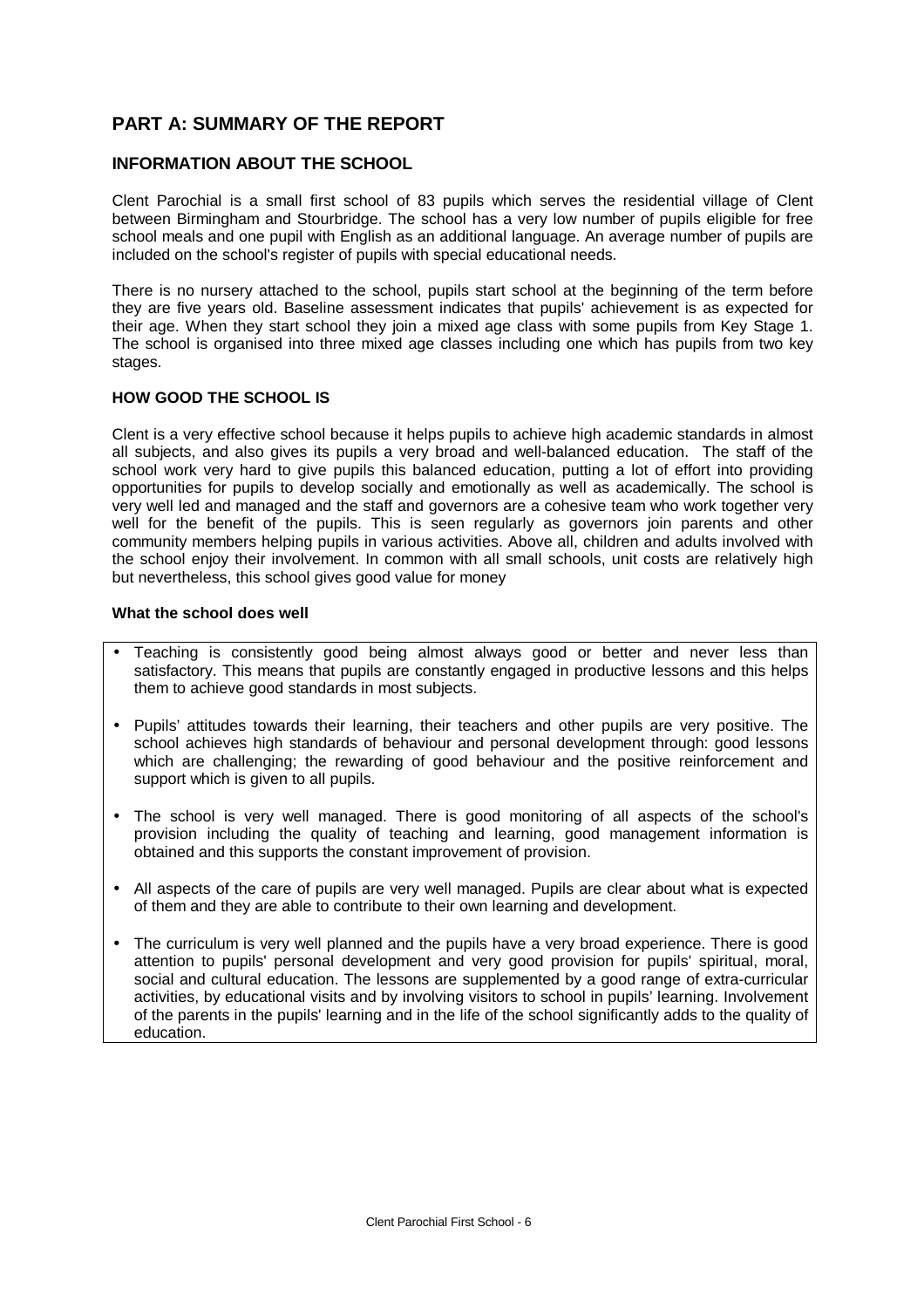#### **What could be improved**

- The pupils' achievement in Information and Communications Technology is satisfactory but is not as good as in many other subjects. The school needs to bring standards in this subject up to the level of the other core subjects.
- The school has put significant effort into organising pupils' work since the last inspection. Teachers present pupils' work very well, but pupils do not present their own work to the highest possible standards.
- The outdoor area for children under five years old is under-developed and does not best support their learning.

*The areas for improvement will form the basis of the governors' action plan.*

This is a school, which is successful in almost every area of its provision. The strengths of the school far outweigh any of the areas for improvement.

#### **HOW THE SCHOOL HAS IMPROVED SINCE ITS LAST INSPECTION**

The school was last inspected in June 1996. Overall the school has made very good improvement since the last inspection and the school is well placed, because of good management, to make further improvement. The pupils' attitudes are very good, their rate of progress is good and their behaviour is very good throughout the school. There is no noticeable lowering of quality in any of these factors, which are closely linked to the quality of teaching, in any part of the school. Therefore improvement in this area has been very good.

Since the last inspection the school has agreed and produced a very effective marking policy which appropriately supports pupils' learning. All teachers follow the policy though some more consistently than others. In some classes this in applied at all times. Progress on this issue has been good.

In response to the last report, the school has changed the ways in which it saves and stores pupils' written work, individual sheets are now stored safely and bound at the end of a project. Work which is displayed around the school is very well presented. The school has made good progress on addressing the issue.

The school was asked to look at security and make the building secure. The necessary work has been undertaken and the school is now secure. Progress on this issue has been very good.

#### **STANDARDS**

The table shows the standards achieved by 7 year olds based on National Curriculum test results.

|                    | compared with |      |      |                           |                                     |
|--------------------|---------------|------|------|---------------------------|-------------------------------------|
| Performance in:    | all schools   |      |      | similar<br>Key<br>schools |                                     |
|                    | 1997          | 1998 | 1999 | 1999                      |                                     |
| Reading            | Α             | Α    | A*   | $A^*$                     | well above average<br>above average |
| Writing            | С             | Α    | A    | Α                         | average<br>below average            |
| <b>Mathematics</b> | Α             | Α    | A    | B                         | well below average                  |

| well above average | Α |
|--------------------|---|
|                    |   |
| above average      | в |
| average            | С |
| below average      | D |
| well below average | Е |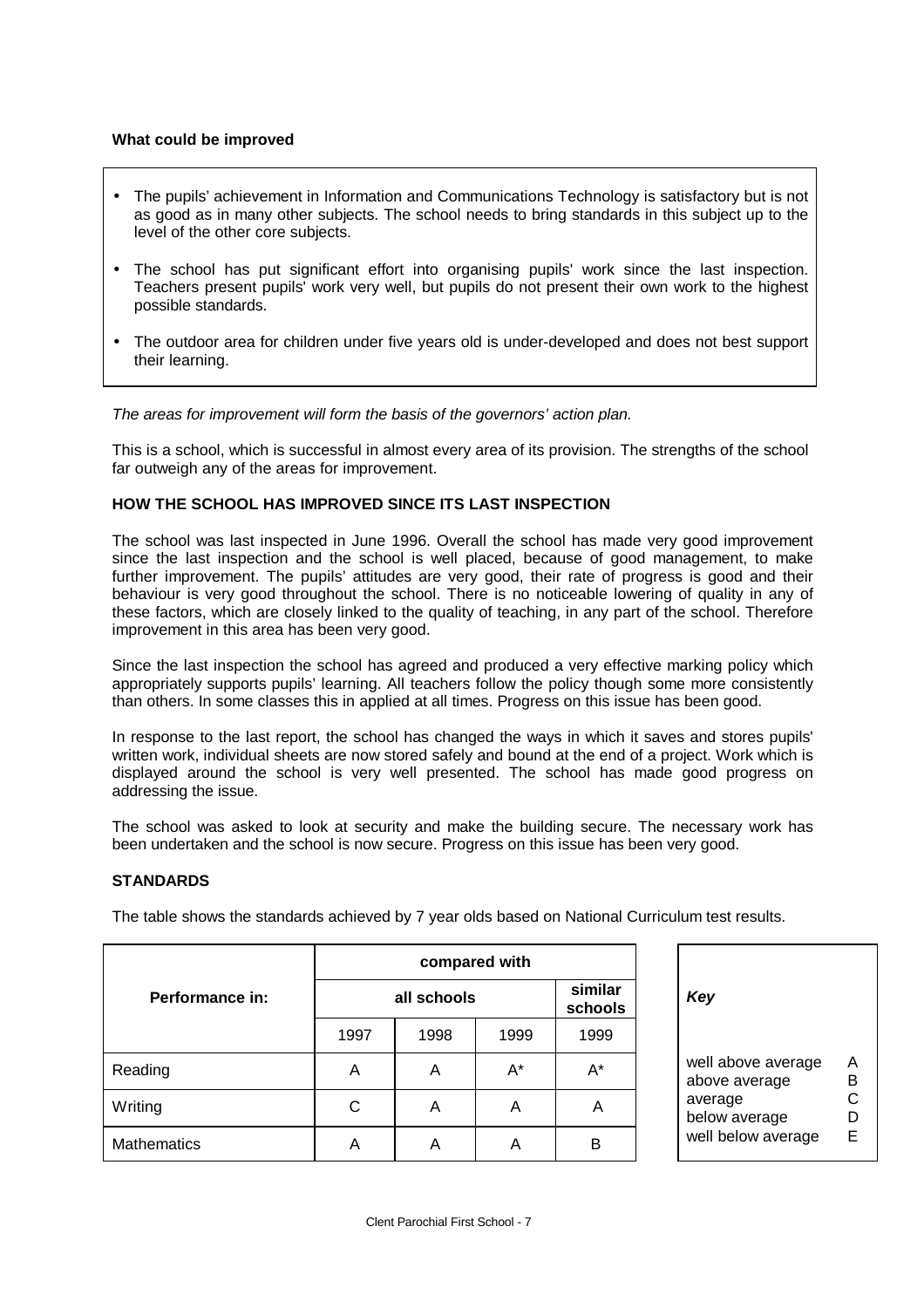Standards are very high in reading and are in the top 5% nationally. Well above average standards have been maintained in reading over the last three years. It is therefore appropriate that the school's target is to maintain standards in this area of English. Standards in writing are similarly good and since 1998 have been well above average. Many of the pupils write very well for their age and many achieve the higher level in the end of key stage assessment. Standards in mathematics are consistently good. The slight dip in comparison with similar schools in 1999 is not considered to be significant and there is no evidence to suggest that this is part of a developing trend. However, the school has reviewed mathematics carefully in order to address any potential weaknesses. The school does very well to consistently achieve these standards. A higher than average proportion of pupils reach high levels in reading, writing and mathematics in tests at the end of Key Stage 1.

Pupils at year four are likely to achieve similarly high standards by the end of the key stage in most subjects of the curriculum. Standards in information and communications technology, whilst satisfactory and similar to those expected nationally, are not as impressive as those achieved in other subjects.

| <b>Aspect</b>                             | Comment                                                                                                                                                                                                                                                                                                                                                                                                                             |
|-------------------------------------------|-------------------------------------------------------------------------------------------------------------------------------------------------------------------------------------------------------------------------------------------------------------------------------------------------------------------------------------------------------------------------------------------------------------------------------------|
| Attitudes to the school                   | Pupils have very positive attitudes to their work, their teachers and<br>their lessons. They are both curious and confident and will, for<br>example, talk with adults about what they are doing and ask questions<br>to satisfy their curiosity. In the classroom and the grounds of the<br>school, pupils display a great sense of curiosity and as a result, they<br>become very knowledgeable about the school and the village. |
| Behaviour, in and out of<br>classrooms    | Behaviour is very good and there have been no exclusions. Mostly the<br>pupils are highly considerate of each other and they act responsibly at<br>almost all times.                                                                                                                                                                                                                                                                |
| Personal development and<br>relationships | Relationships are very good. The staff and the pupils get on well<br>together. Almost all of the pupils are eager to come to school. There is<br>a very high level of take up of places in the after school clubs which<br>the pupils enjoy. Pupils are happy to celebrate the achievements of<br>others.                                                                                                                           |
| Attendance                                | The level of attendance is very good because the pupils are punctual<br>at all times and the level of unauthorised absence is low. A high<br>proportion of the existing absence is due to families taking holidays in<br>term time.                                                                                                                                                                                                 |

#### **PUPILS' ATTITUDES AND VALUES**

The very good attitudes and behaviour which contribute greatly to the quality of learning, come about as a result of teachers having very high expectations and providing pupils with stimulating learning activities. Throughout the school, the teachers devote time to selecting and reinforcing positive features of each pupil; all are involved in this and pupils noticeably recognise personal strengths and ways in which they contribute to the school society. Many of the pupils are mature in their outlook and work to make the school a happy place. This adds greatly to the quality of the school.

#### **TEACHING AND LEARNING**

| <b>Teaching of pupils:</b> | Aged up to 5 years | aged 5-7 years | aged 7-11 years |  |
|----------------------------|--------------------|----------------|-----------------|--|
| Lessons seen overall       | Good               | Good           | Very Good       |  |

*Inspectors make judgements about teaching in the range: excellent; very good; good; satisfactory; unsatisfactory; poor; very poor. 'Satisfactory' means that the teaching is adequate and strengths outweigh weaknesses.*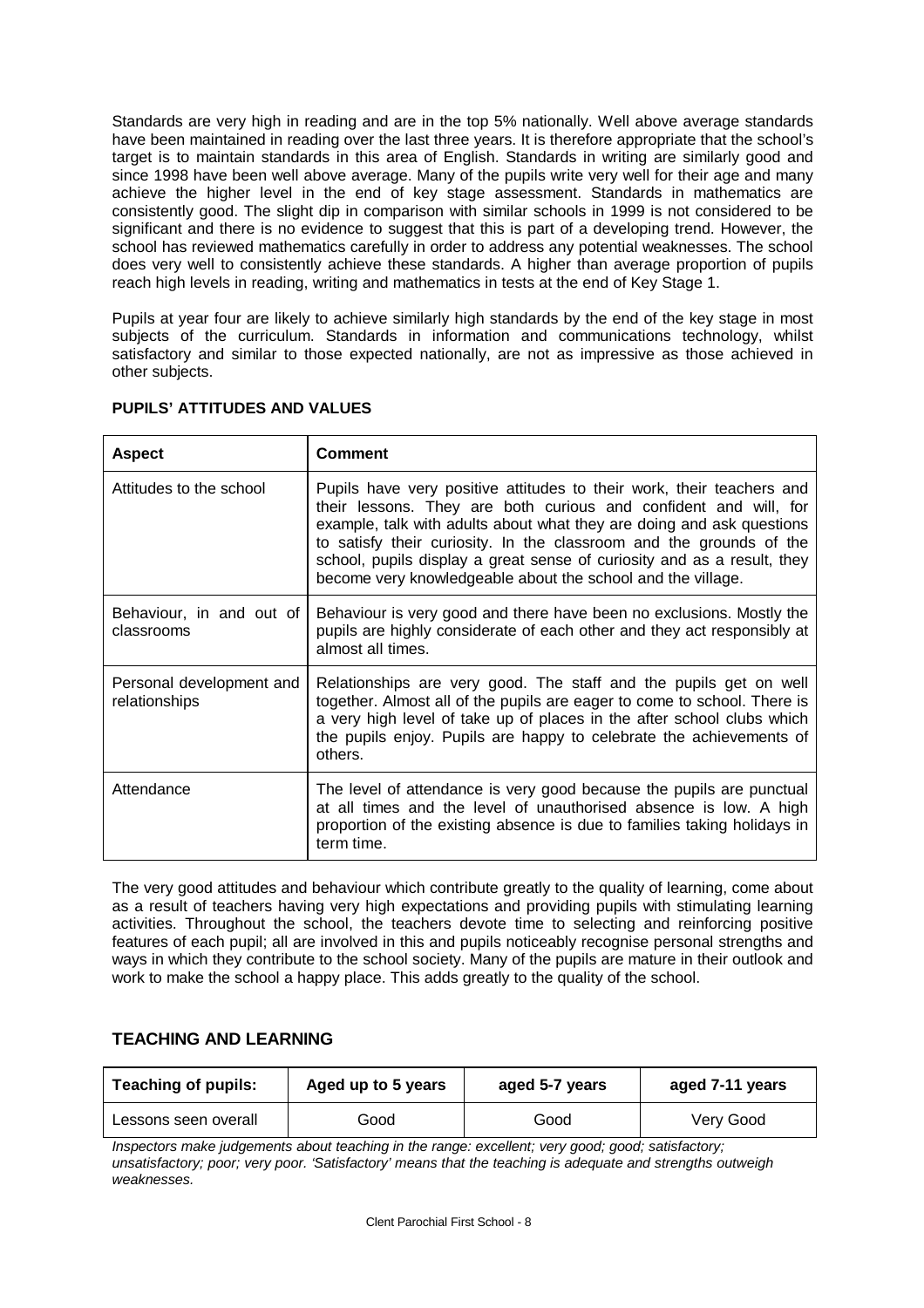The quality of teaching is a strength of the school. Teaching is very good in 40% of lessons, good in 50 % and satisfactory in 10%. The quality of teaching has improved since the last inspection and is consistently good throughout the school.

There is consistently good teaching in English and mathematics. The teachers know the school's literacy and numeracy strategies well and they also have a good knowledge of their pupils. They are therefore able to match the content of lessons to the groups.

Pupils are taught well almost all of the time and the quality of teaching is rarely less than good and never less than satisfactory. The teachers' preparation for lessons is very good and resources for learning are well prepared, presented and used. In most lessons, the learning target is clear and it is often shared with the pupils. Good pace is maintained in all lessons, mainly through the lively input of the teacher or the well-chosen range of activities. Because of these strengths, pupils throughout the school, including those with special educational needs, are constantly engaged in learning and as a result, they reach standards which are high for their age. The weaker elements of teaching principally concern organisation of the timetable. Sometimes, periods in which pupils are expected to sit, often on the carpet and listen, are too long. The teacher's use of homework is satisfactory.

Pupils are positive about school and put a lot of effort into learning. They help to maintain the pace of lessons by asking sensible questions and making appropriate suggestions. The pupils concentrate well and are rewarded for completing tasks. The pupils have personal targets which they aspire to reach. Just occasionally, pupils' interest wanes if they have been working at one activity for too long and then their rate of progress slows.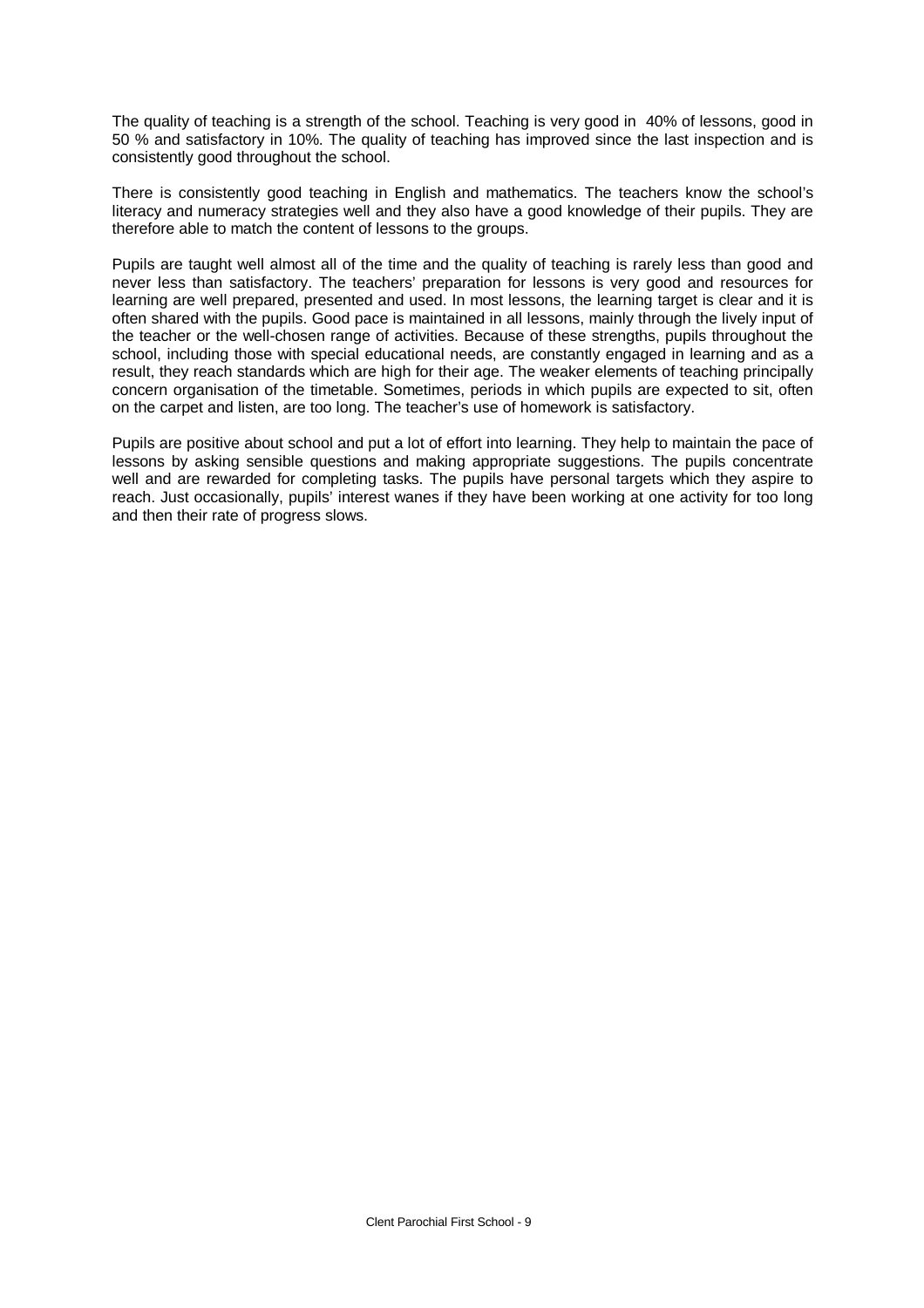## **OTHER ASPECTS OF THE SCHOOL**

| <b>Aspect</b>                                                                                        | <b>Comment</b>                                                                                                                                                                                                                                                                                                                                                                                                                                                                          |
|------------------------------------------------------------------------------------------------------|-----------------------------------------------------------------------------------------------------------------------------------------------------------------------------------------------------------------------------------------------------------------------------------------------------------------------------------------------------------------------------------------------------------------------------------------------------------------------------------------|
| The quality and range of<br>the curriculum                                                           | The school offers a good quality curriculum for the under fives based<br>on the recommended areas of learning. It is also good for pupils in Key<br>Stages 1 and 2. The school puts appropriate but not excessive<br>emphasis on literacy and numeracy.                                                                                                                                                                                                                                 |
| Provision for pupils with<br>special educational needs                                               | Provision is generally good. Pupils are given appropriate support and<br>most progress at a similar rate to other pupils. Effective groupings<br>within classes support these pupils.                                                                                                                                                                                                                                                                                                   |
| Provision for pupils'<br>personal, including<br>spiritual, moral, social and<br>cultural development | Provision for pupils' spiritual, moral, social and cultural education is<br>very good. There is a strong spiritual dimension to the taught<br>curriculum and to the acts of collective worship. Pupils are given<br>opportunities to consider and reflect. The moral and social provision is<br>very supportive. Pupils are given a wide range of cultural experiences,<br>artistic and musical, as well as experience of other cultures for<br>example in a recent study of Australia. |
| How well the school cares<br>for its pupils                                                          | The school cares very well for all the pupils. Staff have a high level of<br>safety awareness. There is very good provision to promote positive<br>behaviour and eliminate bullying and pupils are secure and happy.<br>Good assessment helps the teachers to know the pupils very well.                                                                                                                                                                                                |

The school offers a very good curriculum and all statutory requirements are met. An excellent range of extra-curricular and out of school activities supports learning. In addition, visits and visitors contribute to the quality of the curriculum. The assessment of pupils' progress is good.

## **HOW WELL THE SCHOOL IS LED AND MANAGED**

| <b>Aspect</b>                                                             | <b>Comment</b>                                                                                                                                                                                                                                                                                                                              |
|---------------------------------------------------------------------------|---------------------------------------------------------------------------------------------------------------------------------------------------------------------------------------------------------------------------------------------------------------------------------------------------------------------------------------------|
| Leadership and<br>management by the<br>headteacher and other key<br>staff | Leadership is very good. The headteacher represents the staff team<br>well and is seen as leader by parents, pupils and governors. The<br>school has a strong sense of direction and clear teamwork to which all<br>staff contribute. Management is very good. Decisions are clear, based<br>on accurate information and clearly expressed. |
| How well the governors<br>fulfil their responsibilities                   | The governors fulfil their role very well. They are knowledgeable and<br>supportive and are very well involved in the daily life of the school.                                                                                                                                                                                             |
| The school's evaluation of<br>its performance                             | Very good. Good data gathering systems operate, clear performance<br>criteria are used and outcomes of decisions are evaluated.                                                                                                                                                                                                             |
| The strategic use of<br>resources                                         | Excellent. Within the finances available, the school is well staffed and<br>very well resourced and there is a considered programme of school<br>improvement.                                                                                                                                                                               |

The staff and governors work very well together. The headteacher gives clear leadership but the governors ask challenging questions and thereby help support clear thinking in the management of the school. Together they show a strong commitment to school improvement.

In areas of school improvement, the headteacher and the governors have a clear view of what they want to achieve and are able to set clear performance goals. For example, it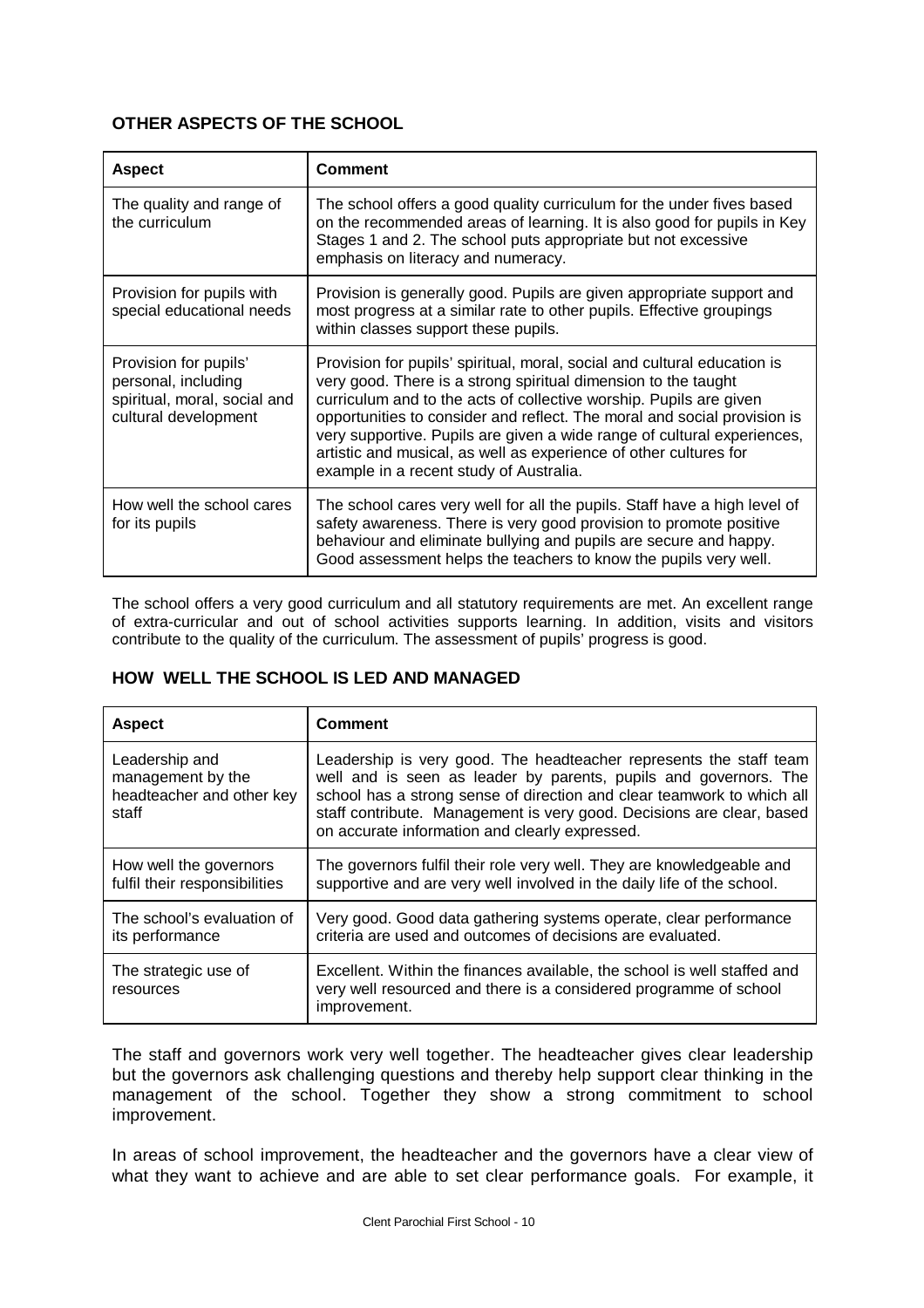was decided that a nursery would benefit the school and the village, and through good planning and management, the project is nearing completion.

The governing body and the headteacher seek and check for best value in all aspects of dealing with school finances. They have a good knowledge of the financial management of the school and their long-term view of the school's finances is satisfactory.

## **PARENTS' AND CARERS' VIEWS OF THE SCHOOL**

| What pleases parents most                       | What parents would like to see improved      |  |  |
|-------------------------------------------------|----------------------------------------------|--|--|
| Almost all children like school                 | The amount of homework should be             |  |  |
| Children make good progress                     | increased.                                   |  |  |
| Behaviour in school                             | More information should be given about       |  |  |
| The provision of interesting activities outside | children's progress.                         |  |  |
| $\bullet$                                       | The 'competition' element of sports          |  |  |
| lessons                                         | A very small minority of parents indicated a |  |  |
| The attitudes which the school promotes         | feeling of exclusion.                        |  |  |

The inspectors agree that parents are accurate in their assessment of the strengths of the school.

Homework was checked thoroughly. The pupils currently receive at least as much as pupils in similar schools and this is in line with recent guidance. There may have been less consistent use of homework in recent weeks as classes changed locations in school and the library was moved to accommodate building work. From the information available inspectors judge that pupils get sufficient and appropriate homework.

Parents are clearly informed that the school is open for them to come in at the beginning of the school day to seek further information. Also newsletters carry much information about the content of pupils' learning. Staff escort pupils to their parents at the school gate at the end of the day, and many informal conversations take place. Reports at the end of the year are full and though they do not set clear targets in all subjects, they do meet statutory requirements. It is difficult to see how the school could offer much more information.

The parental concern about competition centres around the sports day which is not individually competitive. The staff have deliberately chosen to do this in order that the day can include everyone without fear of awkwardness or embarrassment. Other opportunities for competition are provided in the weekly games activities, and in inter-school sports of various kinds in which Clent is successful. In the classrooms there is often a competitive element, in part raised by the team point system. The school provides sufficient opportunities for pupils to experience competition; the purpose of sports day and the school's position on competition have possibly not been communicated well to parents.

As the issue of parental exclusion was raised, this was included in discussion with staff and was raised with parents who were standing in two groups at the school gates at the end of the school day. The parents at the school gate reported being very happy with all aspects of the school. On the evidence available, the inspectors find nothing to support the view that any parents are excluded.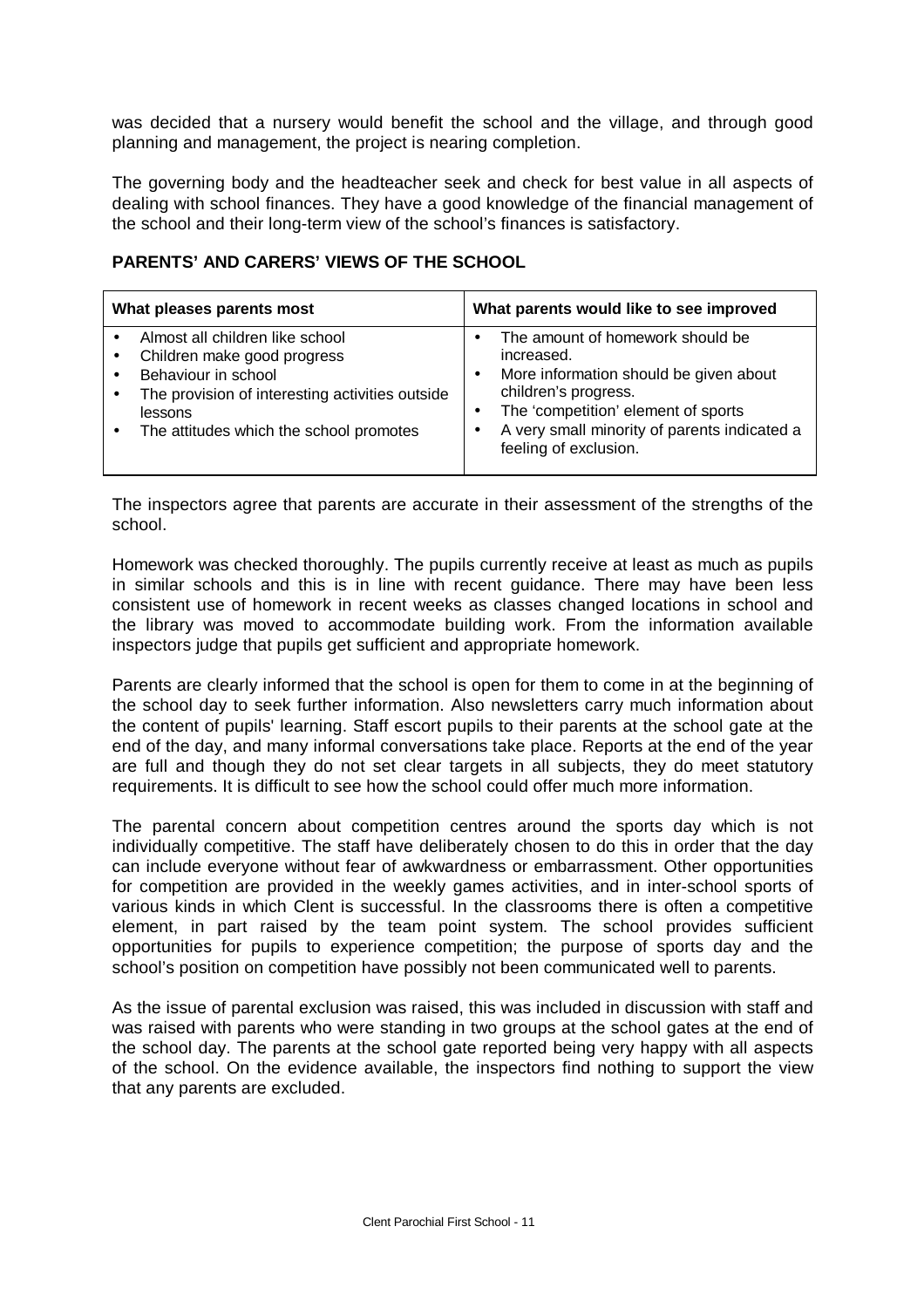# **PART B: COMMENTARY**

## **WHAT THE SCHOOL DOES WELL**

**Teaching is consistently good being almost always good or better and never less than satisfactory. This means that pupils are constantly engaged in productive lessons and this helps them to achieve good standards in most subjects.**

1 The quality of teaching is a major factor in the success of the school. The teachers provide interesting and stimulating lessons and pupils respond well. One important factor in this is the quality of the teachers' planning. The teachers' weekly plans clearly identify what the pupils are intended to learn and these are adjusted on a daily basis to meet the pupils' needs. This clearly occurs when pupils are learning to add numbers to ninety nine. The teacher knows the pupils well enough to gauge exactly the questions which are challenging for each group, and the group tasks are exactly matched to the needs of the pupils. This is the result of very good planning based on what the teacher knows of her class.

2 All teachers give very good introductions to their lessons. This is very noticeable at the beginnings of literacy and numeracy sessions when the learning points are very well explained and explored, but also at the beginnings of other lessons. At the beginning of one art lesson, the teacher gave an excellent introduction to the pupils on the art of ancient Greece, giving details of styles and technique from a basis of good knowledge. This was delivered in an interesting manner, pupils' questions and comments were given an appropriate response and the pupils were then eager to get on with their own artistic efforts. This very good start to the lesson provided excellent pace for the whole of the afternoon.

3 The teachers manage the learning situation very well because they know clearly what they intend and have the management skills to keep the pupils to their tasks. This is particularly evident with the youngest pupil and children under five. Often with this age group there are other adults working in the classroom either on a paid or voluntary basis. The teacher gives written plans for each of the adults and discusses her intentions with them. She plans her own time to be fully involved with the pupils but is also able to maintain an overview of all the groups. She is therefore able to gauge the level of pupils' involvement and introduce changes as necessary.

4 Because the teaching is consistently good, the pupils are almost constantly fully engaged in learning and as a result, they achieve high standards.

#### **Pupils' attitudes towards their learning, their teachers and other pupils are very positive. The school achieves high standards of behaviour and personal development through: good lessons which are challenging; the rewarding of good behaviour and the positive reinforcement and support, which are given to all pupils.**

5 Almost all of the pupils enjoy school. They arrive on time, or indeed early, and many stay for after school clubs and activities. In any school event, almost all of the pupils are fully involved.

6 The pupils behave well at all times. This is mainly because they are interested in all that happens, and also because the school praises and rewards good behaviour and the pupils like to please the teachers. The good order, which is evident in lessons, is also a feature of break and lunchtimes.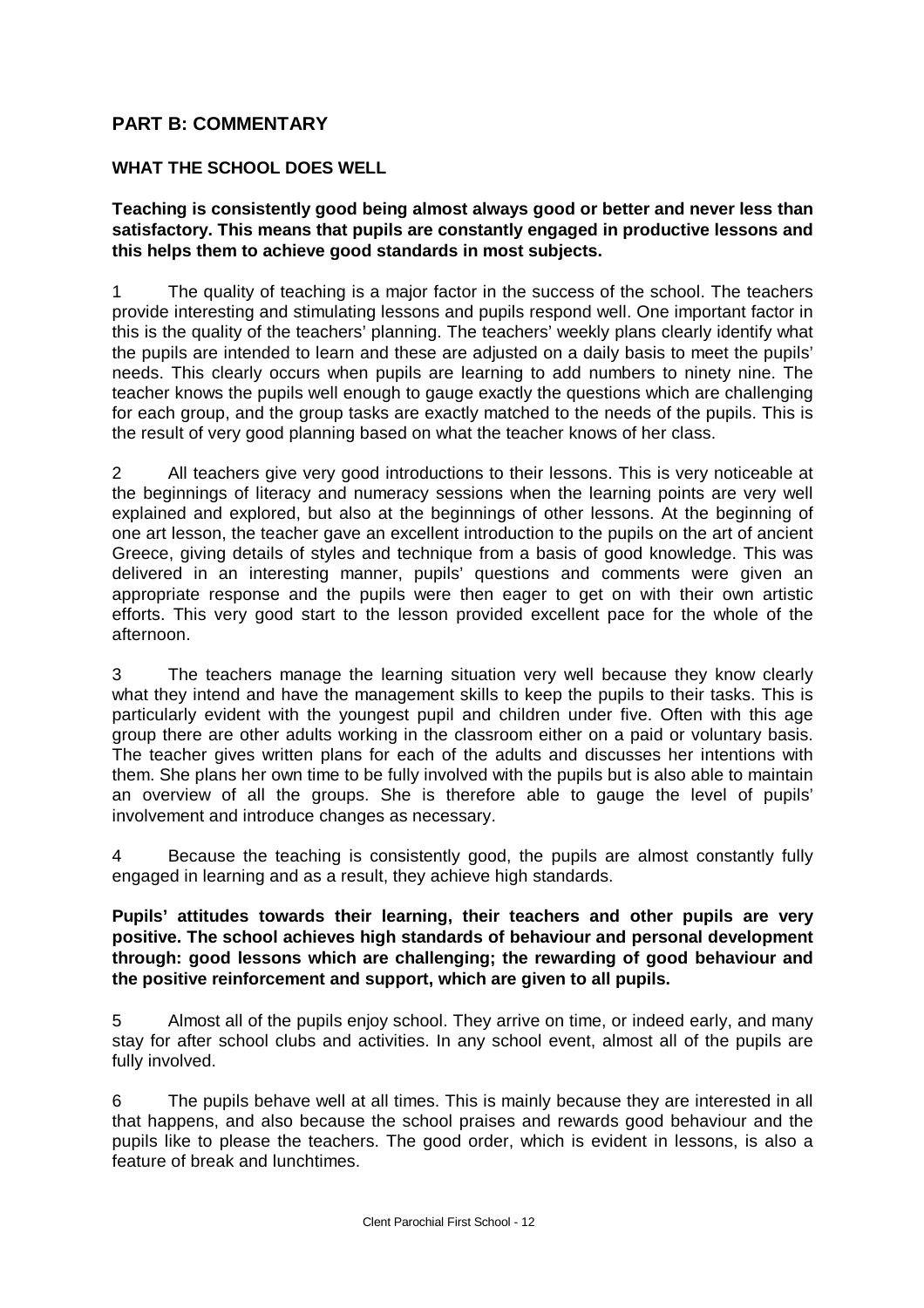7 The pupils comment that they all get on well together. They admit that some of the pupils find this more difficult than others but some of the older pupils see it as their role to help. The oldest pupils insist that there is no bullying and that any difficult behaviour is sorted out immediately. The pupils have great confidence in their own personal security.

8 The pupils enjoy talking with adults and each other and there is interesting and lively discussion of many aspects of school life. In lessons, for example when discussing Greek Myths, pupils appropriately interrupt the teacher to give additional information or to seek clarification. They work together in a very mature manner. These very positive features of the pupils' behaviour contribute significantly to the progress that they make.

### **The school is very well managed. There is good monitoring of all aspects of the school's provision including the quality of teaching and learning, good management information is obtained and this supports the constant improvement of provision.**

9 Management at all levels is very good. The headteacher has a very good knowledge of the whole school and of each pupil. She has managed to create an open atmosphere where both teachers and pupils are pleased to celebrate their successes but are also unafraid to face their weaknesses. In this atmosphere there is constant improvement. This is seen in the very good planning which has evolved in the school and in the way in which teachers seek each other's help if necessary.

10 The headteacher in particular has undertaken a very useful programme of monitoring. There are visits to monitor teaching and learning in each classroom and also systems to monitor planning and the work of the pupils. The staff share in the outcomes of this and therefore the agenda for improvement is very clear to all.

11 The governors make a very good input into the life of the school. Many of the governors visit the school very regularly, to help in classes and to see what is happening. The governors are very supportive of the school, but nevertheless ask pertinent questions of the staff and seek clarification on any areas for development. The governors along with the headteacher have very good systems to ensure that the school seeks and obtains best value for money. The school makes excellent use of its available resources.

12 The school is very accessible to parents and most of the parents feel that they can ask questions and get information. There are good links between the governors and the parents. The school is very much a part of the local community.

## **All aspects of the care of pupils are very well managed. Pupils are clear about what is expected of them and they are able to contribute to their own learning and development.**

13 The staff make accurate assessments of many aspects of their pupils' achievements and they keep accurate and suitably detailed records of both academic and personal development. All of the staff know all the pupils well and are therefore able to offer help where it is needed. From these assessments and records, the staff are able to suggest targets and share these with the pupils. The pupils are aware of their personal targets. One good example of this is seen in the reception and Year 1 class where the teacher and the nursery nurse are able to provide appropriate levels of support to help the youngest children with quite difficult work on making a container for Cinderella's Slipper.

14 Very good systems are in place to ensure pupils' welfare, and general safety. The school is secure and child protection procedures are good. The school offers before and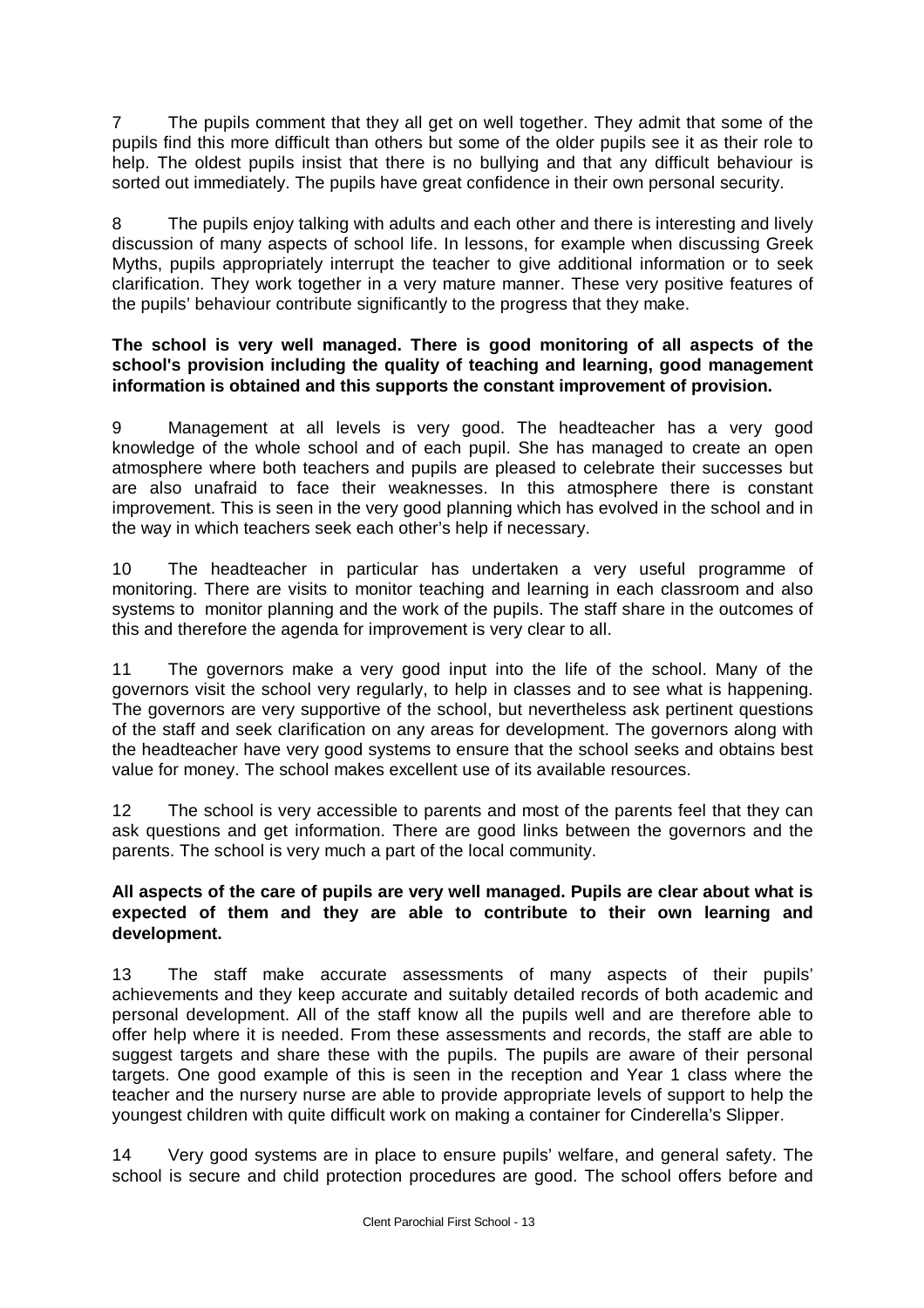after school care facilities which are organised to the same high standards as the rest of the school. Holiday clubs are also provided.

15 One key feature of the success of the school in this area is the accessibility of all the staff to the pupils. There is an open and honest relationship and pupils know that their issues will be sensitively handled.

**The curriculum is very well planned and the pupils have a very broad experience. There is good attention to pupils' personal development and very good provision for pupils' spiritual, moral, social and cultural education. The lessons are supplemented by a good range of extra-curricular activities, by educational visits and by involving visitors to school in pupils' learning. Involvement of the parents in the pupils' learning and in the life of the school significantly adds to the quality of education.**

16 The school has made changes to the curriculum to accommodate increased emphasis on literacy and numeracy but has not lost the balance and breadth of the curriculum which is very good. All of the subjects of the National Curriculum and religious education are taught and there is good breadth within each subject. There is for example, extensive written work in religious education in Key Stage 2. This very good balance and breadth has been maintained because the teachers fully recognise the contribution of, for example literacy to history and vice versa and waste little time on unnecessary repetition.

17 The school has fully considered the curriculum guidance available from the Qualifications and Curriculum Authority (QCA) and has made some adjustments to ensure that all areas are covered. In addition to the National Curriculum, the school gives time and attention to other aspects of learning. One of the guiding principles of the school is that pupils excel in different areas and there is a determination to provide as many opportunities as possible. Pupils' personal development is enhanced by structured opportunities to enhance pupils' self-esteem and through class discussion, which focuses on many aspects of good citizenship. Opportunities are provided in each class to select a pupil of the week and these pupils are given many opportunities to exercise initiative.

18 Beyond the classroom the breadth of opportunity continues. In developing the school, there has been good attention to the needs of different groups of pupils and in the attractive outdoor area there are opportunities for quiet reflection, discussion, adventurous physical games as well as the usual playground surface for ball and other games. This area is used very well by staff to give pupils opportunities to take turns and to manage use of space.

19 Extra-curricular activities, visits and visitors add to the curriculum. The school provides an art club, recorder groups, keyboard lessons, French lessons and sports clubs. Residential and other visits are organised. This is a very good level of provision for pupils up to the age of nine.

## **WHAT COULD BE IMPROVED**

**The pupils' achievement in Information and Communications Technology is satisfactory but is not as good as in many other subjects. The school needs to bring standards in this subject up to the level of the other core subjects.**

20 The pupils broadly cover the content of the National Curriculum, and statutory requirements are met, but standards in this subject are noticeably lower than in most others.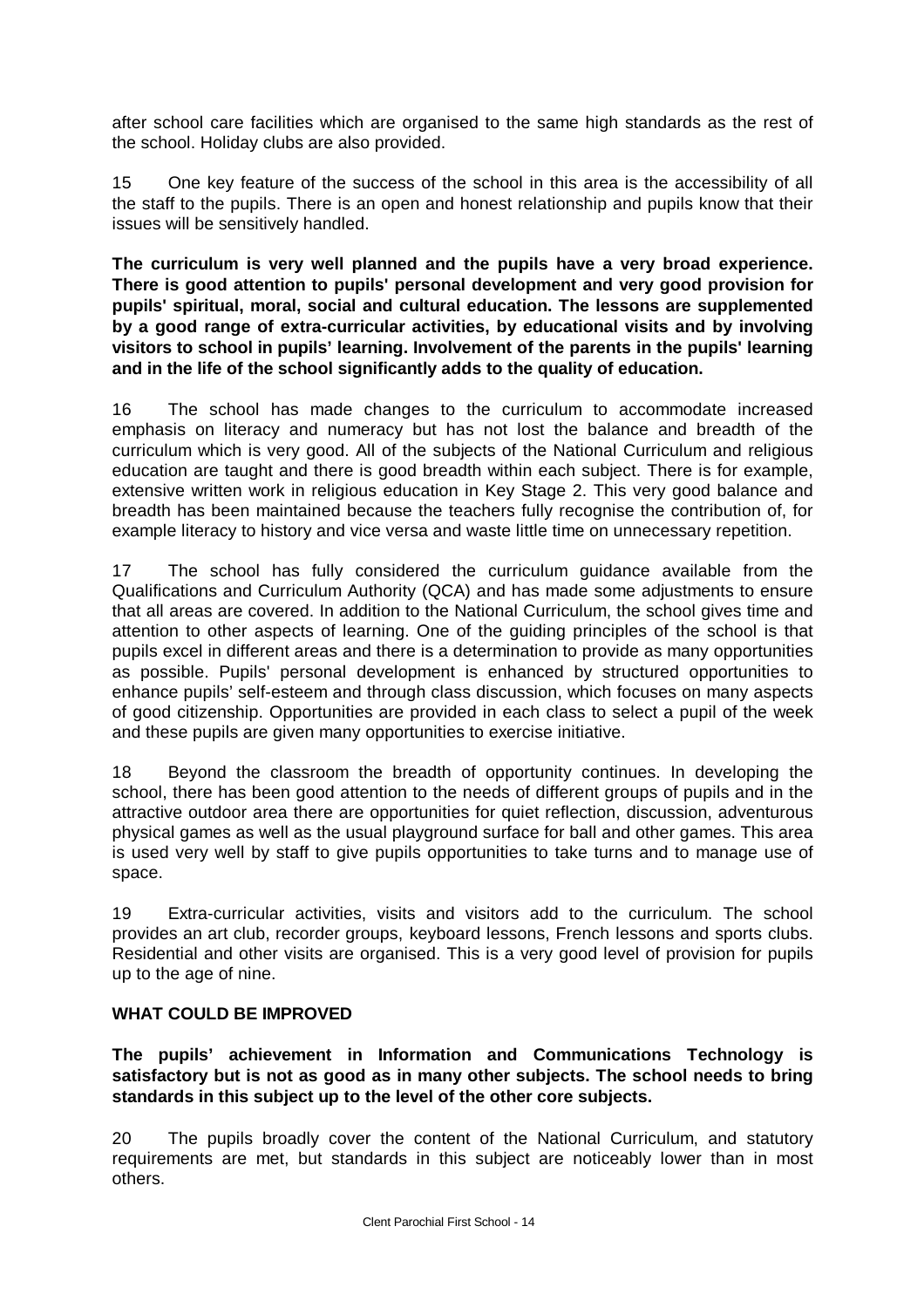21 Information and communications technology is taught formally to pupils, the teachers demonstrate the use of various programs and equipment and the pupils, over time, have the chance to practise these skills. However, opportunities are limited by the amount and range of equipment and access to computers, though use of tape recorders and language teaching machines is good.

22 The school does not yet benefit from linked computers, though this is planned. Pupils make relatively little use of information and communications technology to support other subjects. They do however use computers with some confidence. At the present time there is no access to the Internet and only a limited range of appropriate resource material.

## **The school has put significant effort into organising pupils' work since the last inspection. Teachers present pupils' work very well, but pupils do not present their own work to the highest possible standards.**

23 One of the key issues from the last inspection was to improve the ways in which the school organises and presents pupils' work. This has been done very well, all loose-leaf work it held in ring binders and then units of work are spirally bound. This means that pupils' work is kept in an orderly and clean condition.

24 However, the pupils' work is not presented to the highest standard. Some of the pupils' handwriting is unnecessarily untidy. Whilst mostly pupils form letters correctly, many, even of the older pupils, hold pens and pencils awkwardly and the size of letters is uneven. Some of the pupils have written very mature, high quality poetry, but it is difficult for others to read because of the untidy handwriting.

25 Also, when laying out work, many of the pupils fail to include a date, and headings, where underlined, are done so freehand, often in the form of untidy squiggles. When producing covers for topics, little care is taken to make them look attractive or interesting. The school currently makes little use of the potential of information and communications technology to make improvements to some of these areas. On some occasions, the layout of mathematics leads to inaccuracy, for example where pupils try to squeeze three digits into one square in their number books.

## **The outdoor area for children under five years old is under developed and does not best support their learning.**

26 At the time of the inspection the school was undergoing building work and the outside area was not in use.

27 The outdoor area for children under five is adjacent to the reception classroom and is a safe and accessible space. At various times, the teacher takes resources and equipment outside and uses it as an additional space for learning. However, the area is not attractive or particularly useful and adds little to what can be learnt in the classroom.

28 The area is partially paved and partially grassed and the grass area is often too wet to be useful. There are no plants in the outside area and no opportunities to significantly extend children's knowledge and understanding of the world. There are no seating areas or spaces for children to work quietly.

29 The area is too small for wheeled toys which might encourage co-operative skills or physical co-ordination. Resources and equipment generally are unsatisfactory for this area.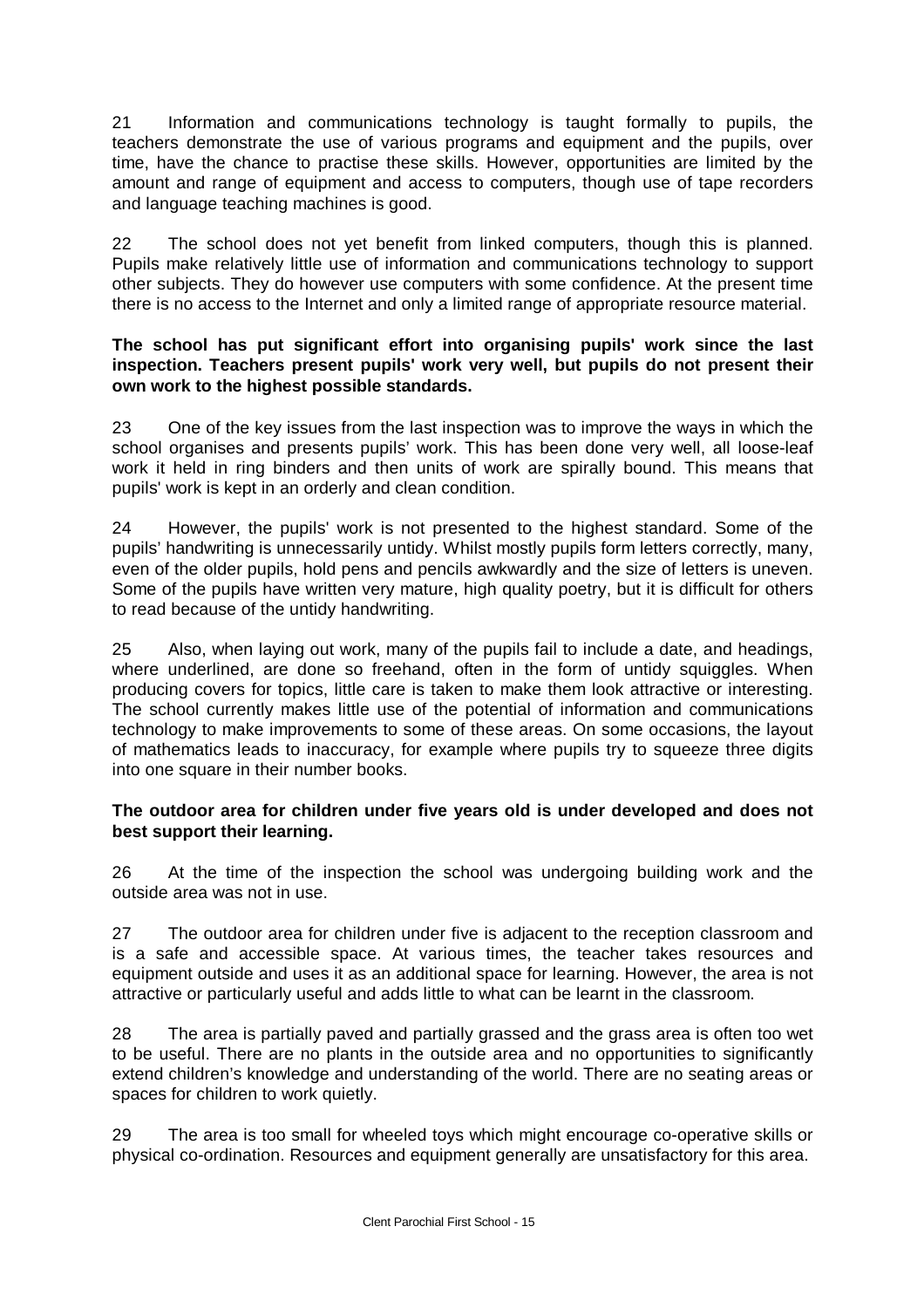30 Within a very short time, a nursery unit is to be sited very close to the reception classroom and the school has recognised the potential to provide shared outdoor learning spaces.

## **WHAT SHOULD THE SCHOOL DO TO IMPROVE FURTHER?**

31 High standards are achieved in most areas of school life. In order to raise the standards in the remaining areas, the headteacher and governing body should:

- (1) Improve standards in information technology from satisfactory to good by:
	- Providing pupils with better access to information and communications technology resources;
	- Making better use of information and communications technology to support all areas of the curriculum.
- (2) Raise the standards of presentation and improve the accuracy of pupils' written work by encouraging teachers to:
	- Teach pupils how to lay out work
	- Help pupils to improve their writing techniques
	- Insist on higher standards of presentation in both classwork and homework
- (3) Improve the quality of the outdoor learning area for children under five by:
	- Providing better resources and equipment
	- Improving the quality of the ground surface
	- Providing stimulating learning opportunities as a part of the regular, planned entitlement for children.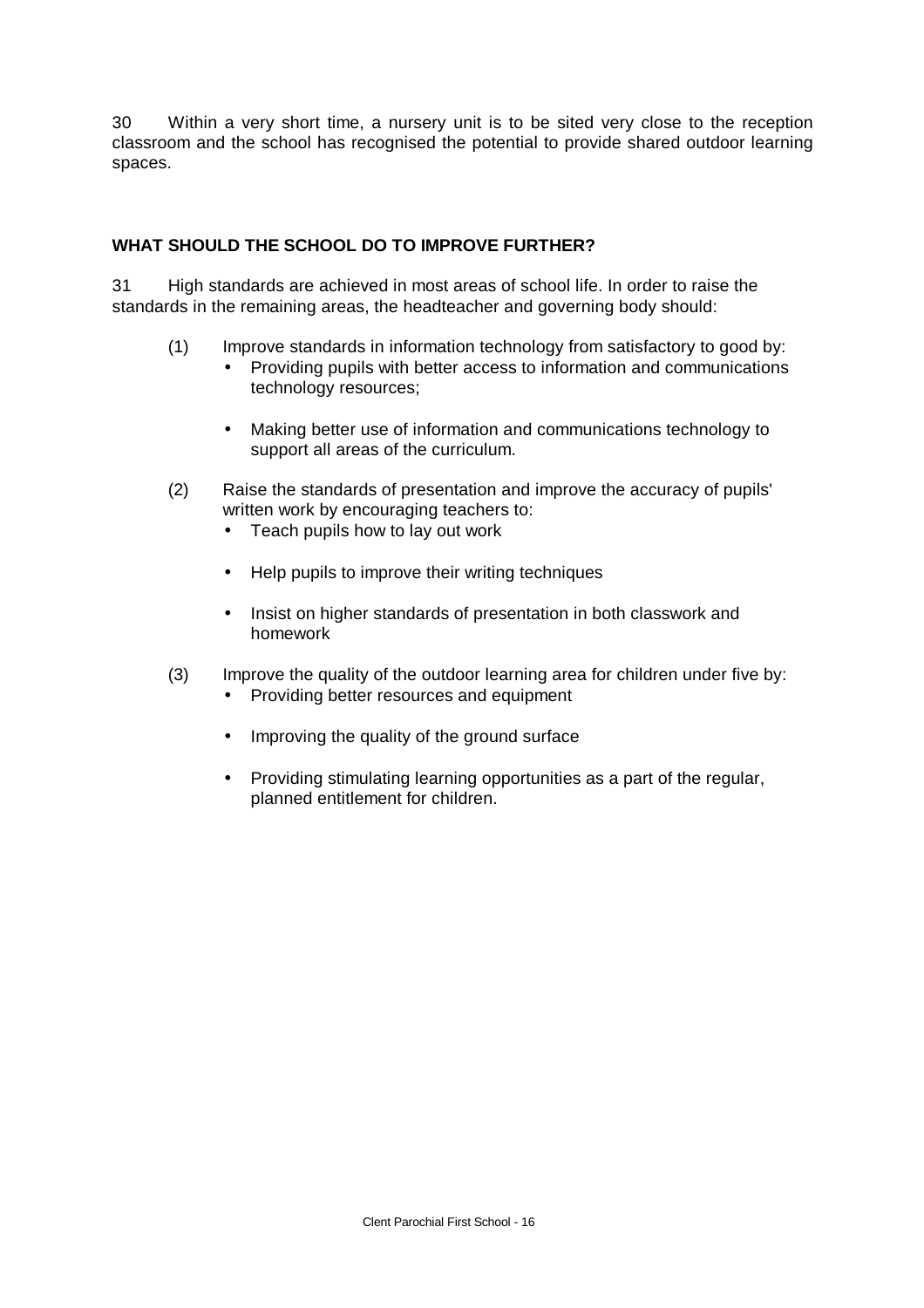# **PART C: SCHOOL DATA AND INDICATORS**

#### *Summary of the sources of evidence for the inspection*

Number of lessons observed

Number of discussions with staff, governors, other adults and pupils 7

#### *Summary of teaching observed during the inspection*

| Excellent | Very good | Good | Satisfactory | Unsatisfactory | Poor | Very Poor |
|-----------|-----------|------|--------------|----------------|------|-----------|
|           | 40        | 50   | 10           |                |      |           |

*The table gives the percentage of teaching observed in each of the seven categories used to make judgements about lessons.*

#### *Information about the school's pupils*

| Pupils on the school's roll                                      | Nurserv | $YR - Y4$ |
|------------------------------------------------------------------|---------|-----------|
| Number of pupils on the school's roll (FTE for part-time pupils) |         | 83        |
| Number of full-time pupils eligible for free school meals        |         |           |
|                                                                  |         |           |

*FTE means full-time equivalent.*

| Special educational needs                                           | Nurserv | $YR - Y4$ |
|---------------------------------------------------------------------|---------|-----------|
| Number of pupils with statements of special educational needs       |         |           |
| Number of pupils on the school's special educational needs register |         | 20        |

| English as an additional language                       | No of pupils |
|---------------------------------------------------------|--------------|
| Number of pupils with English as an additional language |              |

| Pupil mobility in the last school year                                       | No of pupils |
|------------------------------------------------------------------------------|--------------|
| Pupils who joined the school other than at the usual time of first admission |              |
| Pupils who left the school other than at the usual time of leaving           | ิค           |

#### *Attendance*

#### **Authorised absence Unauthorised absence**

|                           | %   |                           | %   |
|---------------------------|-----|---------------------------|-----|
| School data               | 4.9 | School data               | 0.1 |
| National comparative data | 5.4 | National comparative data | 0.5 |

*Both tables give the percentage of half days (sessions) missed through absence for the latest complete reporting year.*

| 10 |  |
|----|--|
| 7  |  |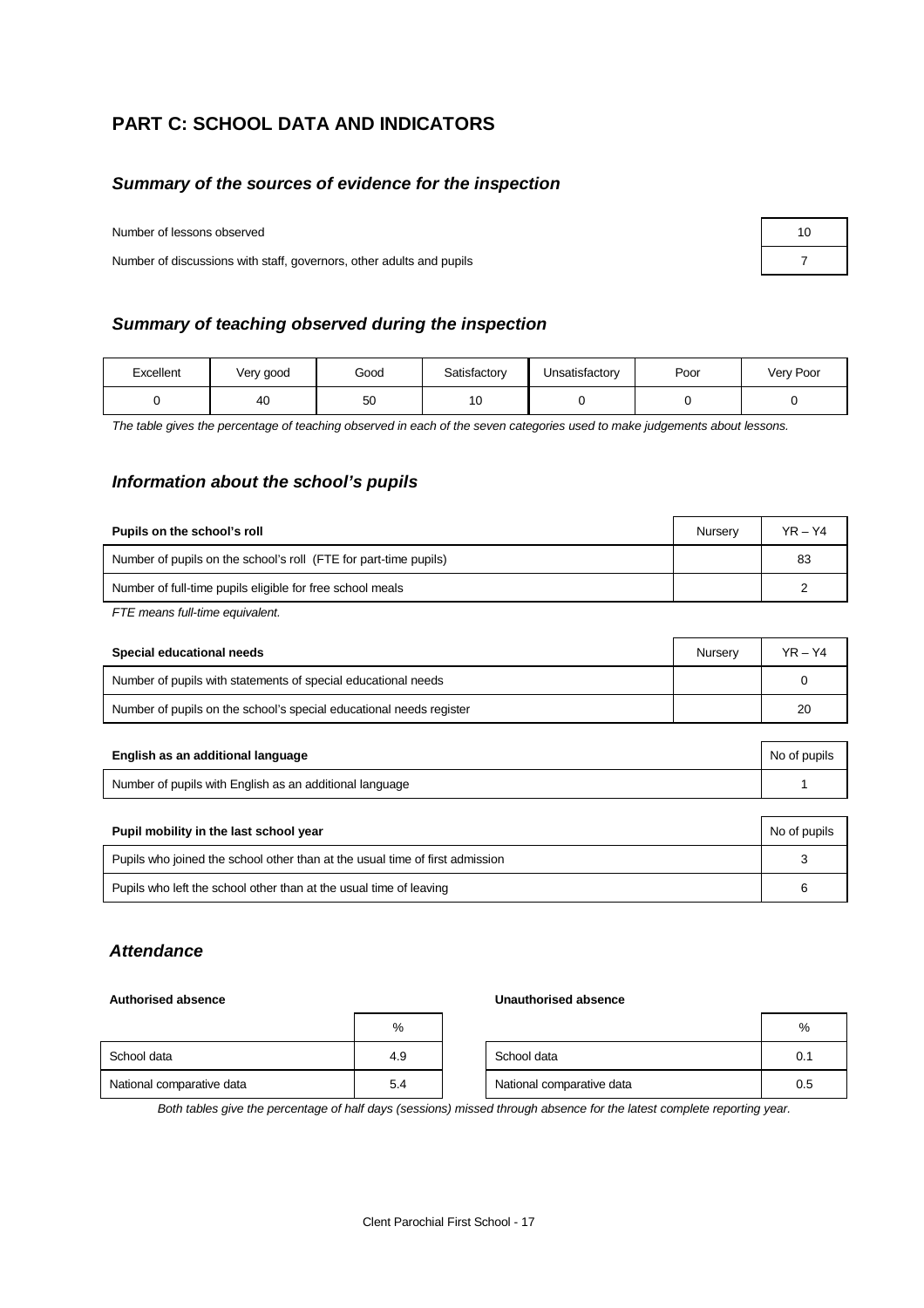# *Attainment at the end of Key Stage 1*

|                                                                                        |             |           | Year | Boys                 | Girls | Total              |  |
|----------------------------------------------------------------------------------------|-------------|-----------|------|----------------------|-------|--------------------|--|
| Number of registered pupils in final year of Key Stage 1 for the latest reporting year |             |           | 1999 | 10                   | 10    | 20                 |  |
| <b>National Curriculum Test/Task Results</b><br>Reading                                |             |           |      | <b>Writing</b>       |       | <b>Mathematics</b> |  |
|                                                                                        | <b>Boys</b> | 10        |      | 10                   |       | 9                  |  |
| Numbers of pupils at NC level 2<br>and above                                           | Girls       | 10        |      | 9                    |       | 9                  |  |
|                                                                                        | Total       | 20        | 19   |                      | 18    |                    |  |
| Percentage of pupils                                                                   | School      | 100 (100) |      | 95 (100)             |       | 90(100)            |  |
| at NC level 2 or above                                                                 | National    | 82 (80)   |      | 87 (84)<br>83 (81)   |       |                    |  |
| <b>Teachers' Assessments</b><br><b>English</b>                                         |             |           |      | <b>Mathematics</b>   |       | <b>Science</b>     |  |
|                                                                                        | <b>Boys</b> | 10        |      | 9                    |       | 9                  |  |
| Numbers of pupils at NC level 2<br>and above                                           | Girls       | 9         |      | 9                    | 8     |                    |  |
|                                                                                        | Total       | 19        |      | 18                   | 17    |                    |  |
| Percentage of pupils                                                                   | School      | 95 (100)  |      | 90 (100)<br>85 (100) |       |                    |  |
| at NC level 2 or above                                                                 | National    | 82 (81)   |      | 86 (85)              |       | 87 (86)            |  |

*Percentages in brackets refer to the year before the latest reporting year.*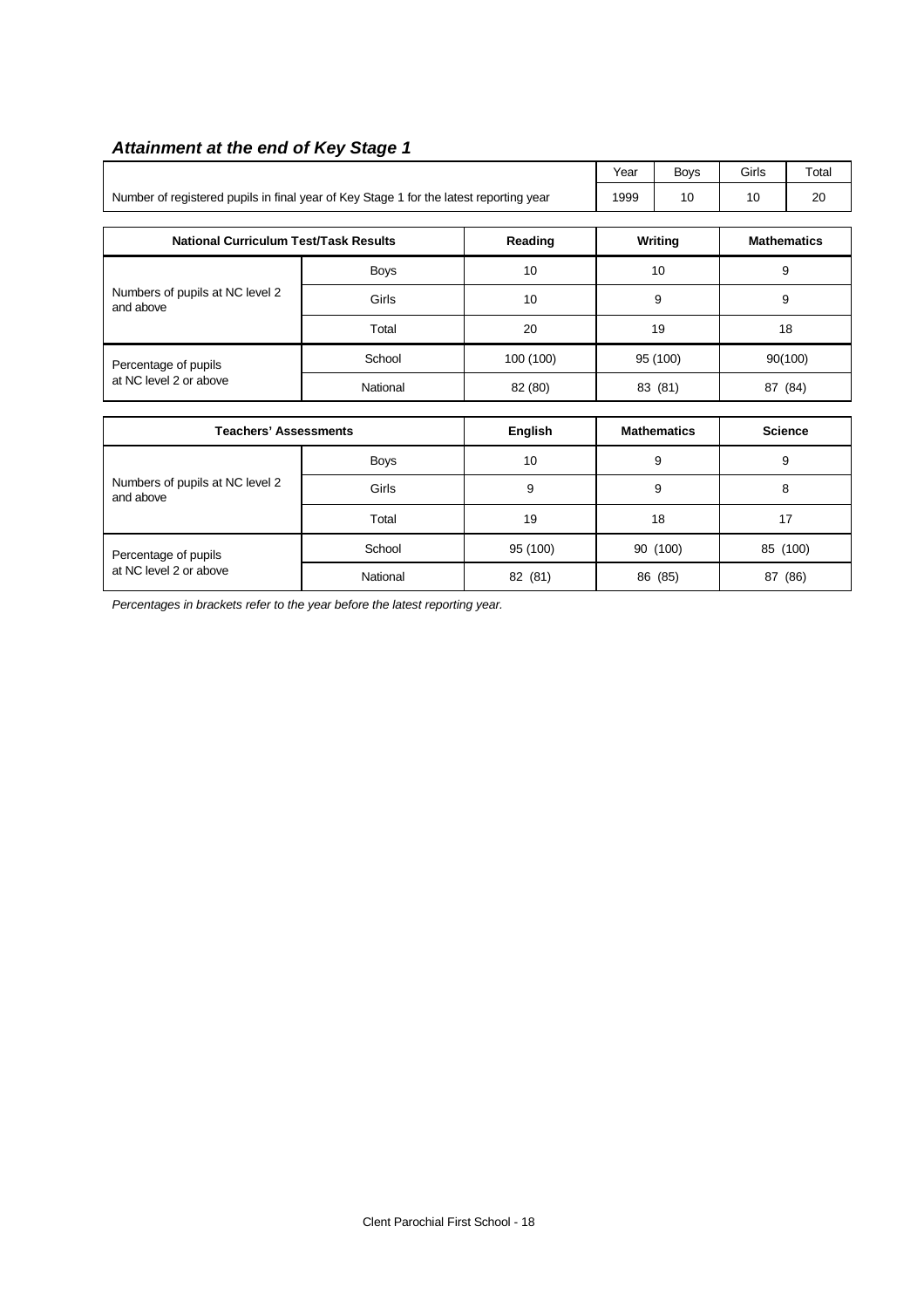|                                 | No of pupils |                              | Fixed period | Perma |
|---------------------------------|--------------|------------------------------|--------------|-------|
| Black - Caribbean heritage      |              | Black - Caribbean heritage   | $\Omega$     | 0     |
| Black - African heritage        |              | Black - African heritage     | $\Omega$     | 0     |
| $Black - other$                 |              | $Black - other$              | 0            | 0     |
| Indian                          |              | Indian                       | $\Omega$     | 0     |
| Pakistani                       |              | Pakistani                    | 0            | 0     |
| Bangladeshi                     |              | Bangladeshi                  | 0            | 0     |
| Chinese                         |              | Chinese                      | $\Omega$     | 0     |
| White                           | 83           | White                        | $\Omega$     | 0     |
| Any other minority ethnic group |              | Other minority ethnic groups | 0            | 0     |

*This table refers to pupils of compulsory school age only. This table gives the number of exclusions of pupils of*

#### **Qualified teachers and classes:YR-Y4**

| Total number of qualified teachers (FTE) | 3.4 | Financial year | 1998 |
|------------------------------------------|-----|----------------|------|
| Number of pupils per qualified teacher   | 24  |                |      |
| Average class size                       | 28  |                |      |

#### **Education support staff: YR - Y4**

| Total number of education support staff |    |
|-----------------------------------------|----|
| Total aggregate hours worked per week   | 49 |

# *Ethnic background of pupils Exclusions in the last school year*

| No of pupils |                              | Fixed period | Permanent |
|--------------|------------------------------|--------------|-----------|
|              | Black - Caribbean heritage   | 0            |           |
|              | Black - African heritage     | $\Omega$     | 0         |
|              | $Black - other$              | 0            | 0         |
|              | Indian                       | $\Omega$     | 0         |
|              | Pakistani                    | $\Omega$     | 0         |
|              | Bangladeshi                  | ŋ            | Ω         |
|              | Chinese                      | $\Omega$     | 0         |
| 83           | White                        | $\Omega$     | ი         |
|              | Other minority ethnic groups | 0            |           |

*compulsory school age, which may be different from the number of pupils excluded.*

## *Teachers and classes Financial information*

| Total number<br>∵of qualified teachers⊣<br>$\left  \right $<br>⊢<br>− | ◡.⊣ | Financial vear<br>- - - | 998-99 |
|-----------------------------------------------------------------------|-----|-------------------------|--------|
|                                                                       |     |                         |        |

| Average class size                      | 28 |                                            | £      |
|-----------------------------------------|----|--------------------------------------------|--------|
|                                         |    | Total income                               | 161150 |
| Education support staff: YR - Y4        |    | Total expenditure                          | 175373 |
| Total number of education support staff |    | Expenditure per pupil                      | 2192   |
| Total aggregate hours worked per week   | 49 | Balance brought forward from previous year | 20926  |
|                                         |    | Balance carried forward to next year       | 6703   |